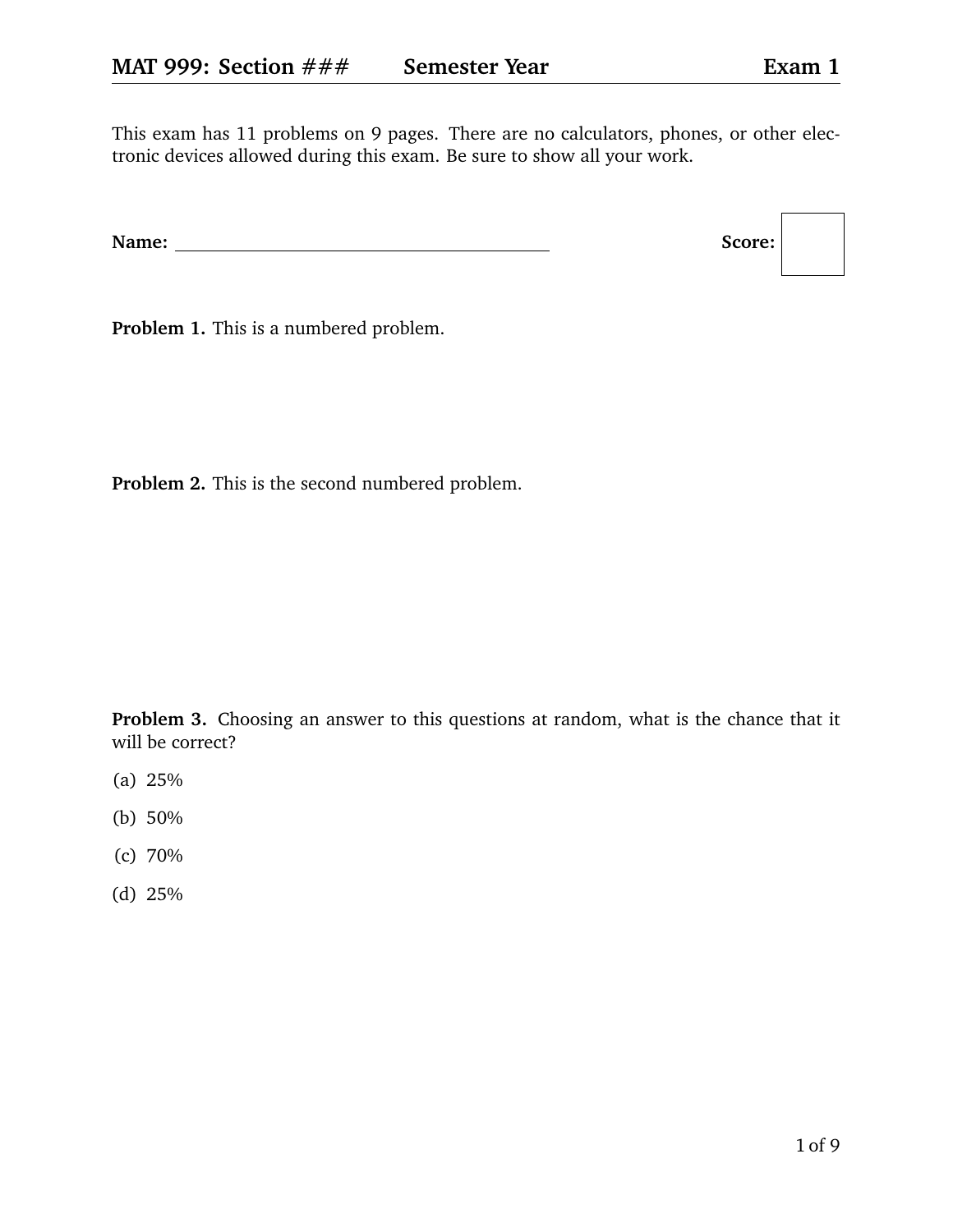**Problem 4.** Solve the Riemann Hypothesis. Be sure to justify each step.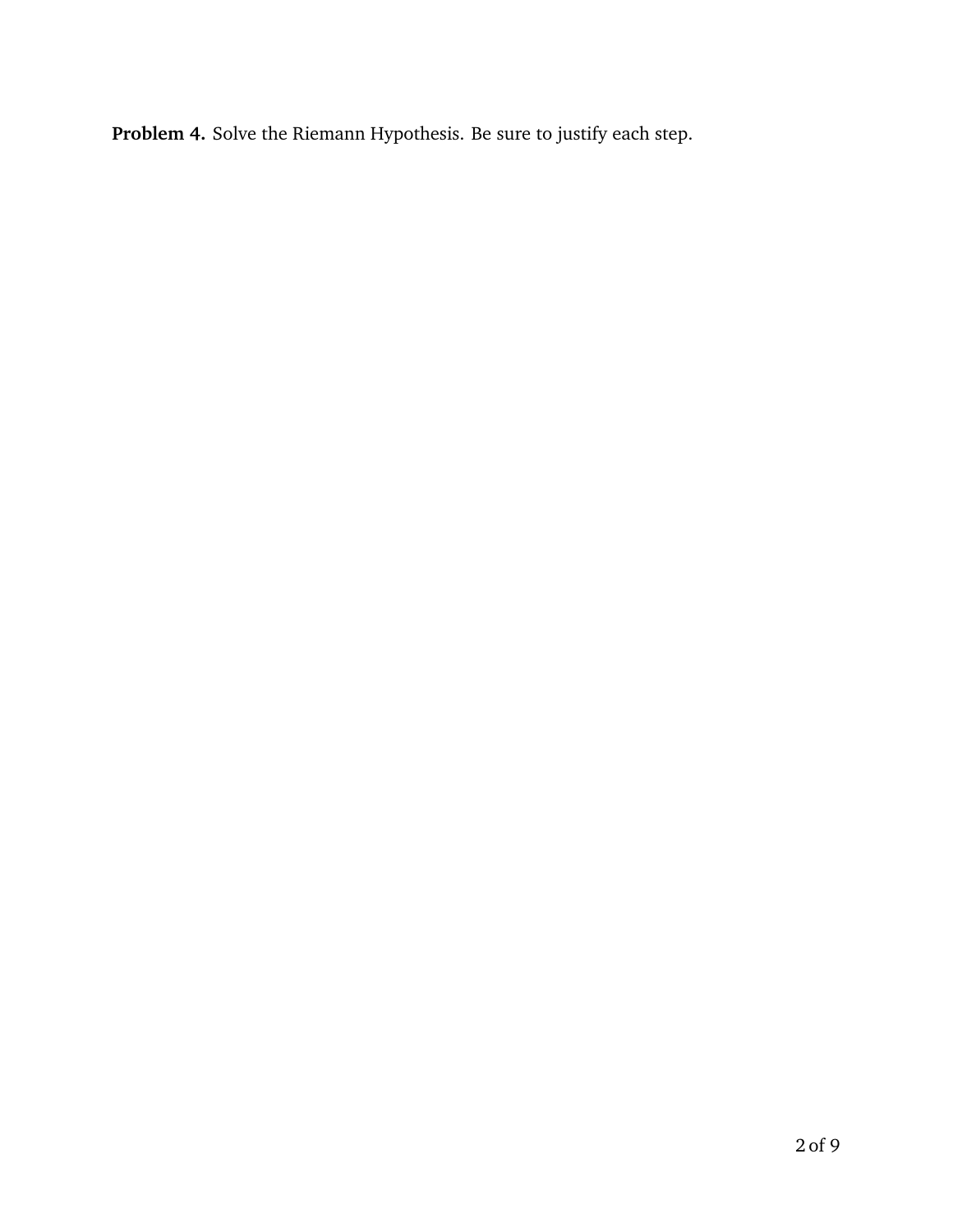**Problem 5.** Write an answer to an unasked question in the space below.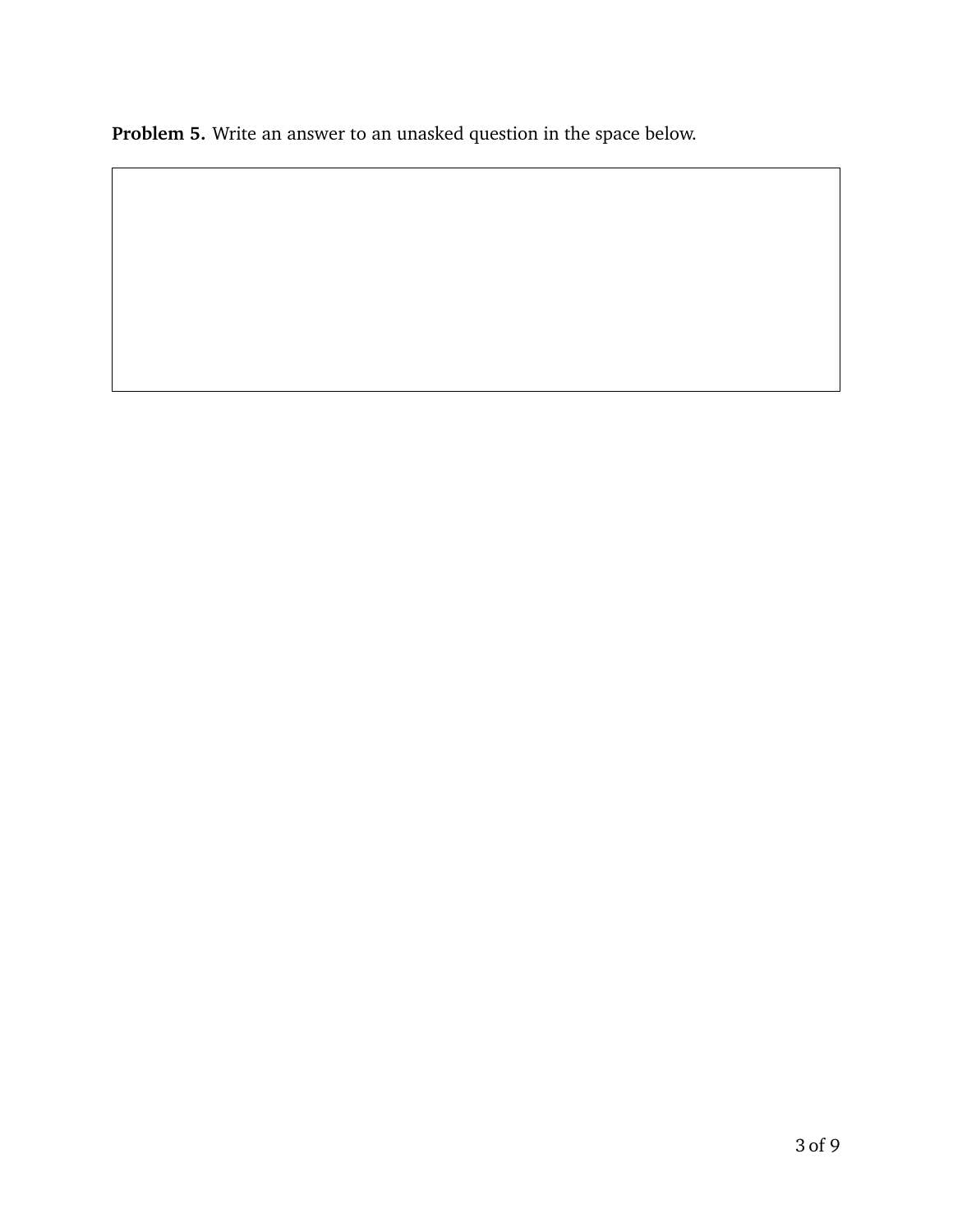**Problem 6.** Write an award winning level novel in the space below.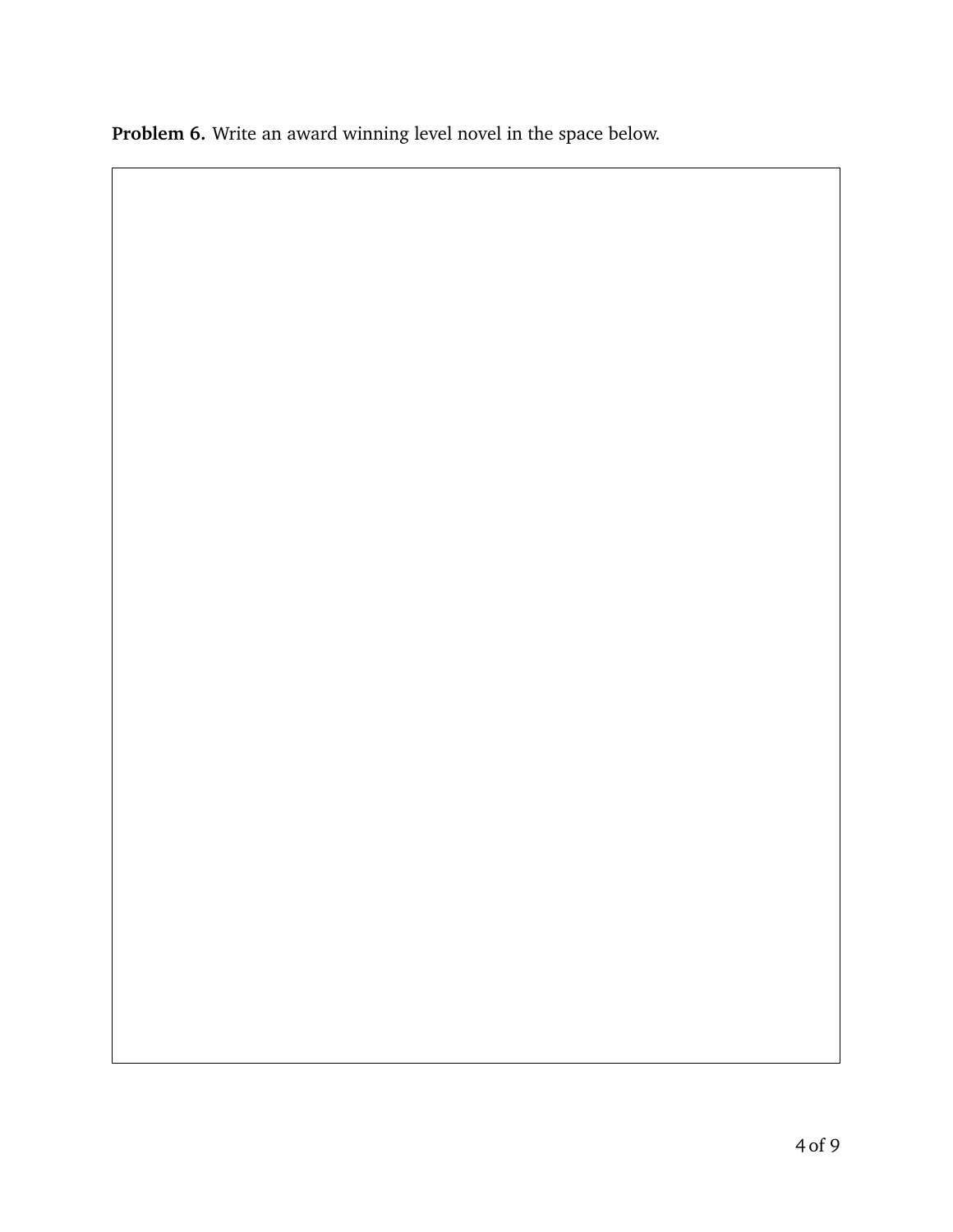**Problem 7.** Choose an option.

- (a) Here is an option.
- (b) Here is another.
- (c) A third choice!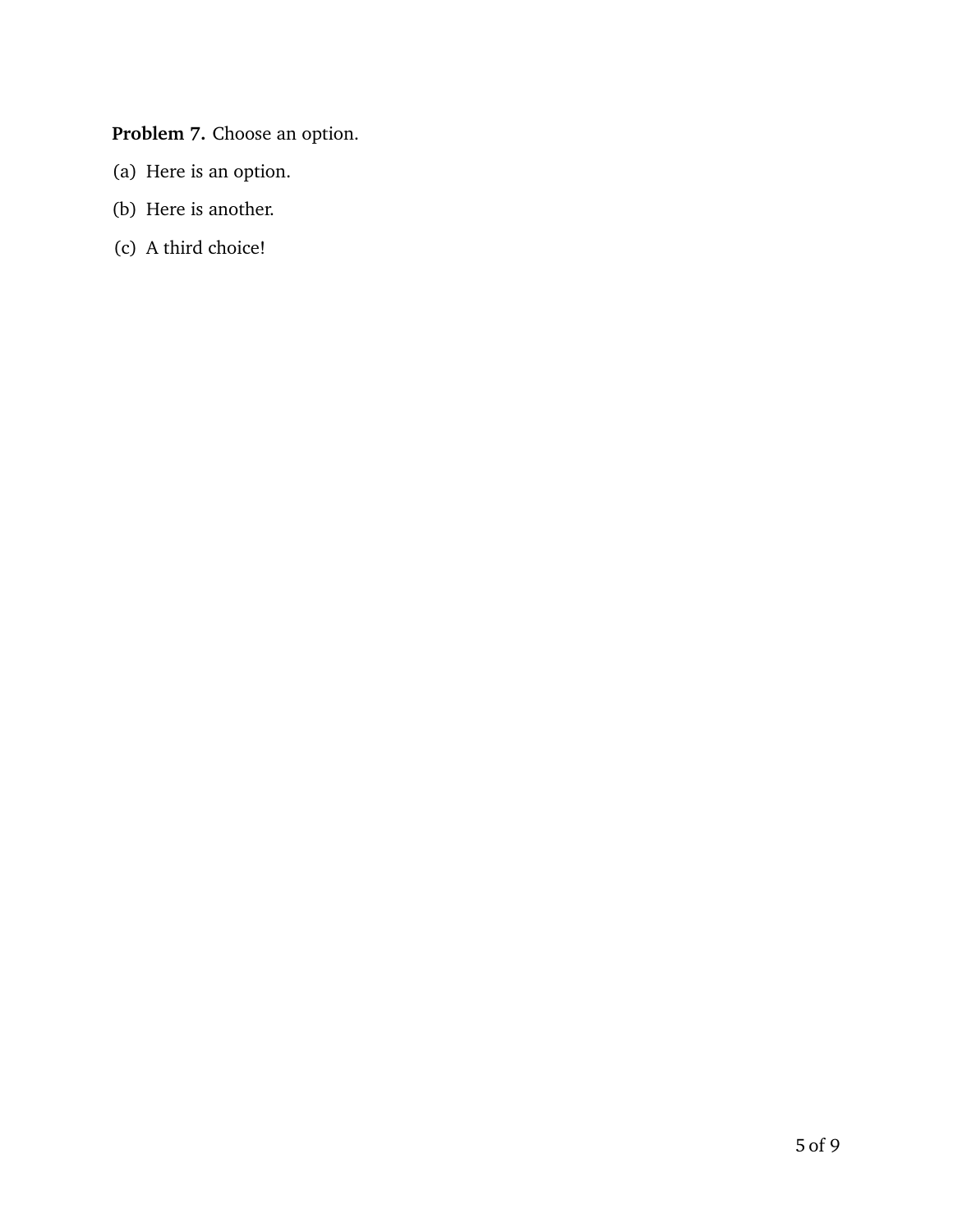**Problem 8.** Answer the following parts completely.

(a) What is Mathematics?

(b) Why are we here?

(c) What is the meaning of life?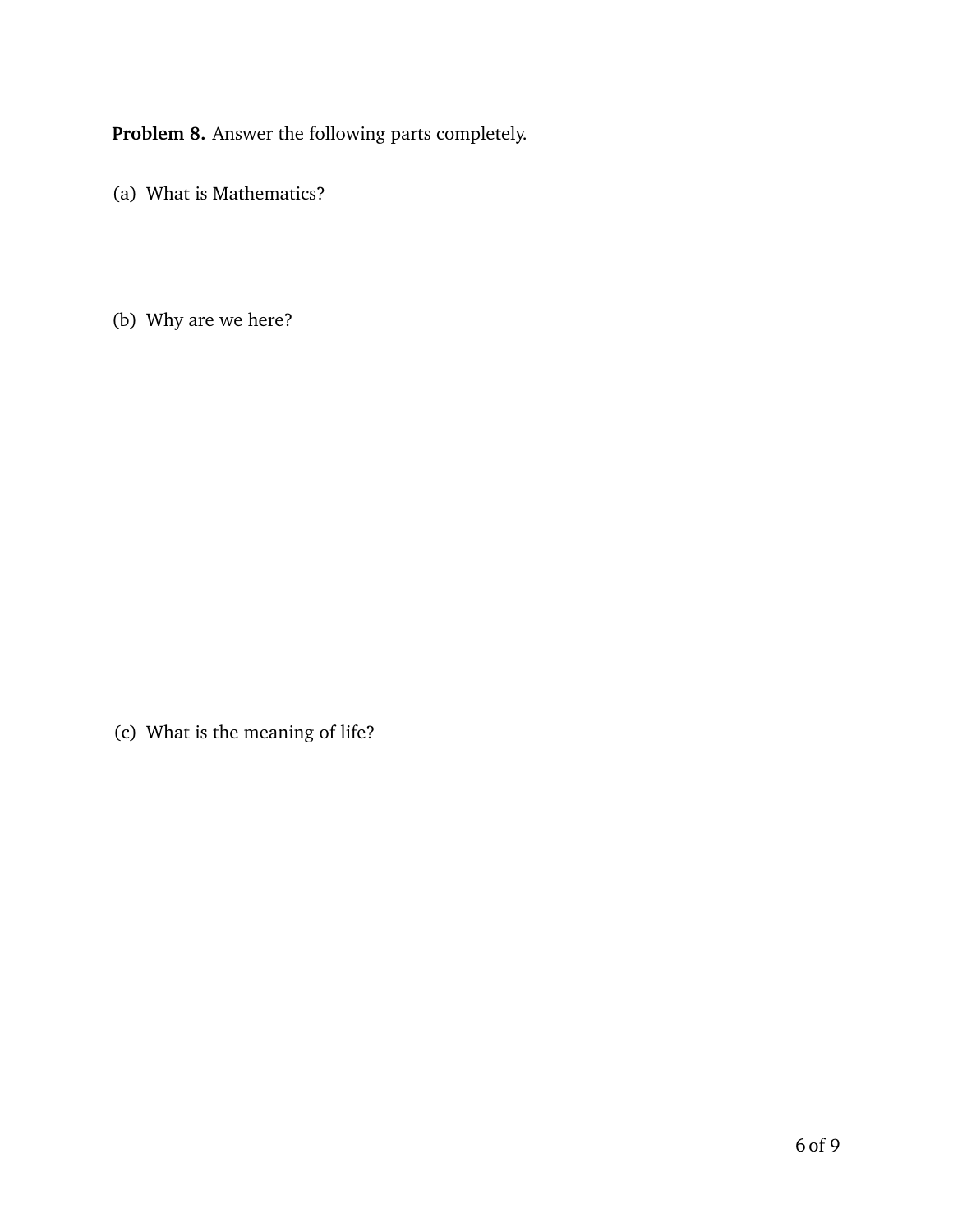## **Problem 9.** What is  $2 + 2 = ?$

- (a) Martha Washington
- (b) Mars
- (c) 17
- (d) 4

 $(e) -4$ 

- (f) Cannot be determined.
- (g) None of the above.
- (h) All of the above.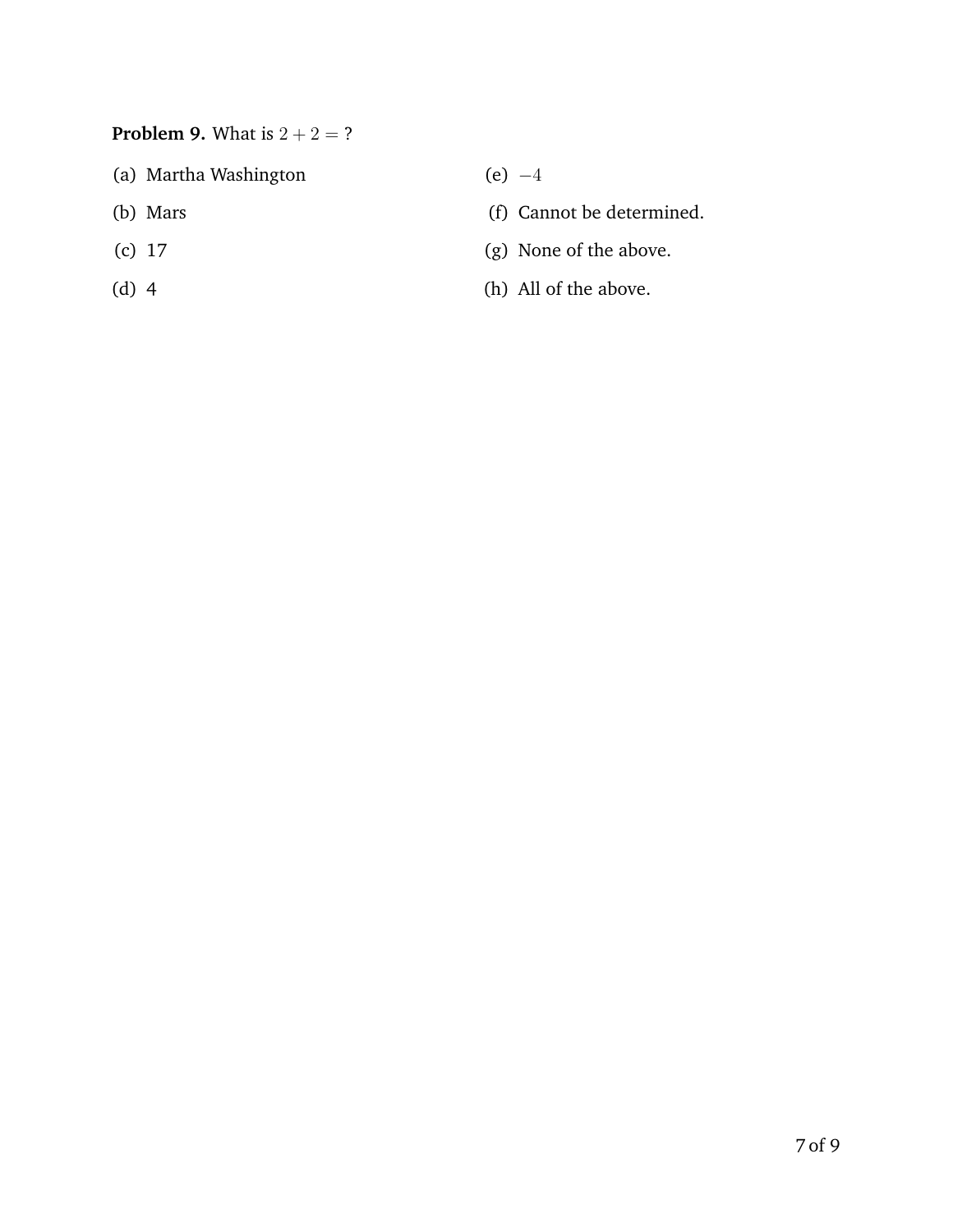**Problem 10.** Draw a graph below.